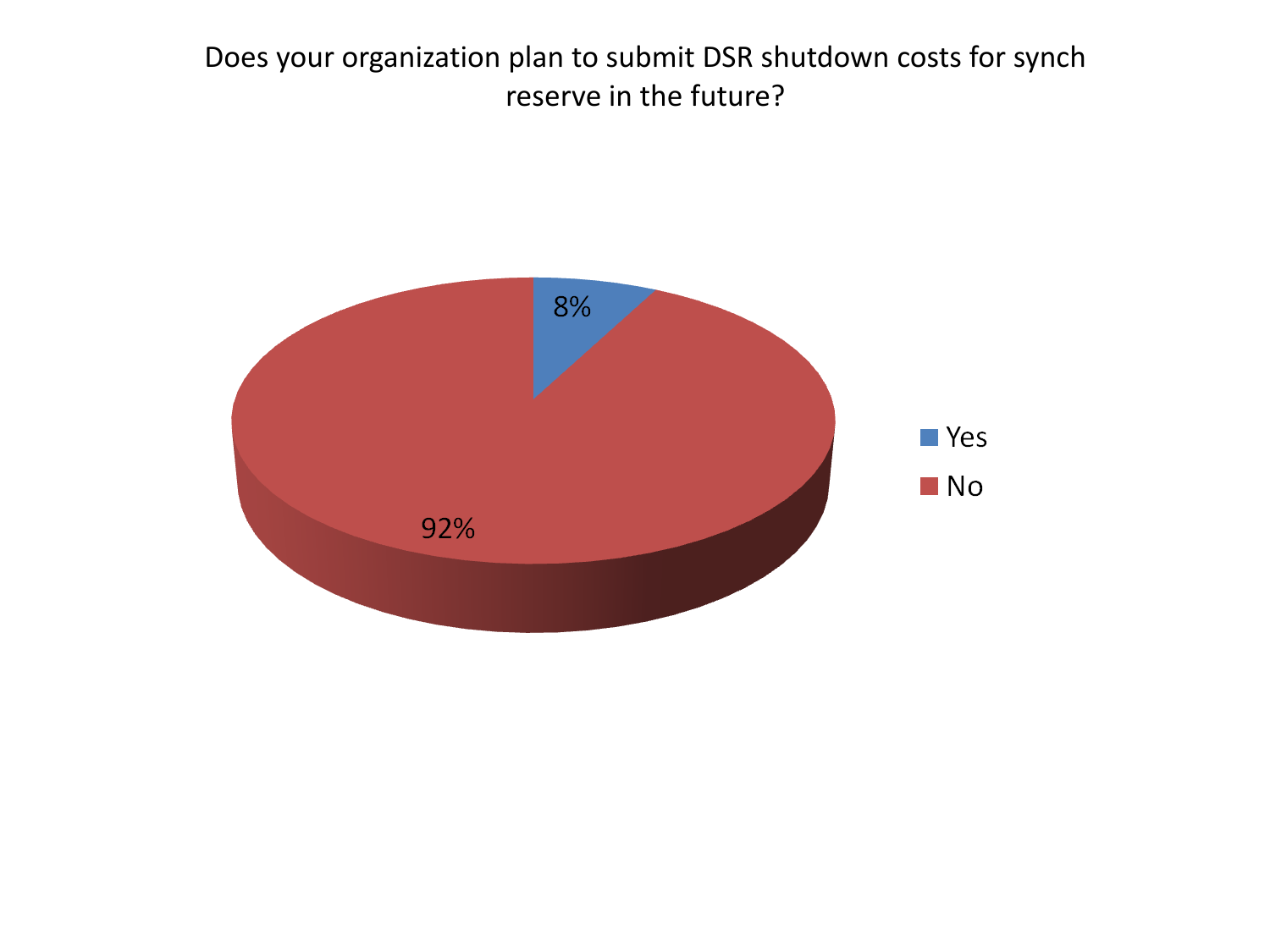Could your organization live with DSR shutdown costs for synch reserve set to zero (i.e. no shutdown costs allowed) (recognizing that in the future the issue could be revisited in the stakeholder process if verifiable costs emerge)?

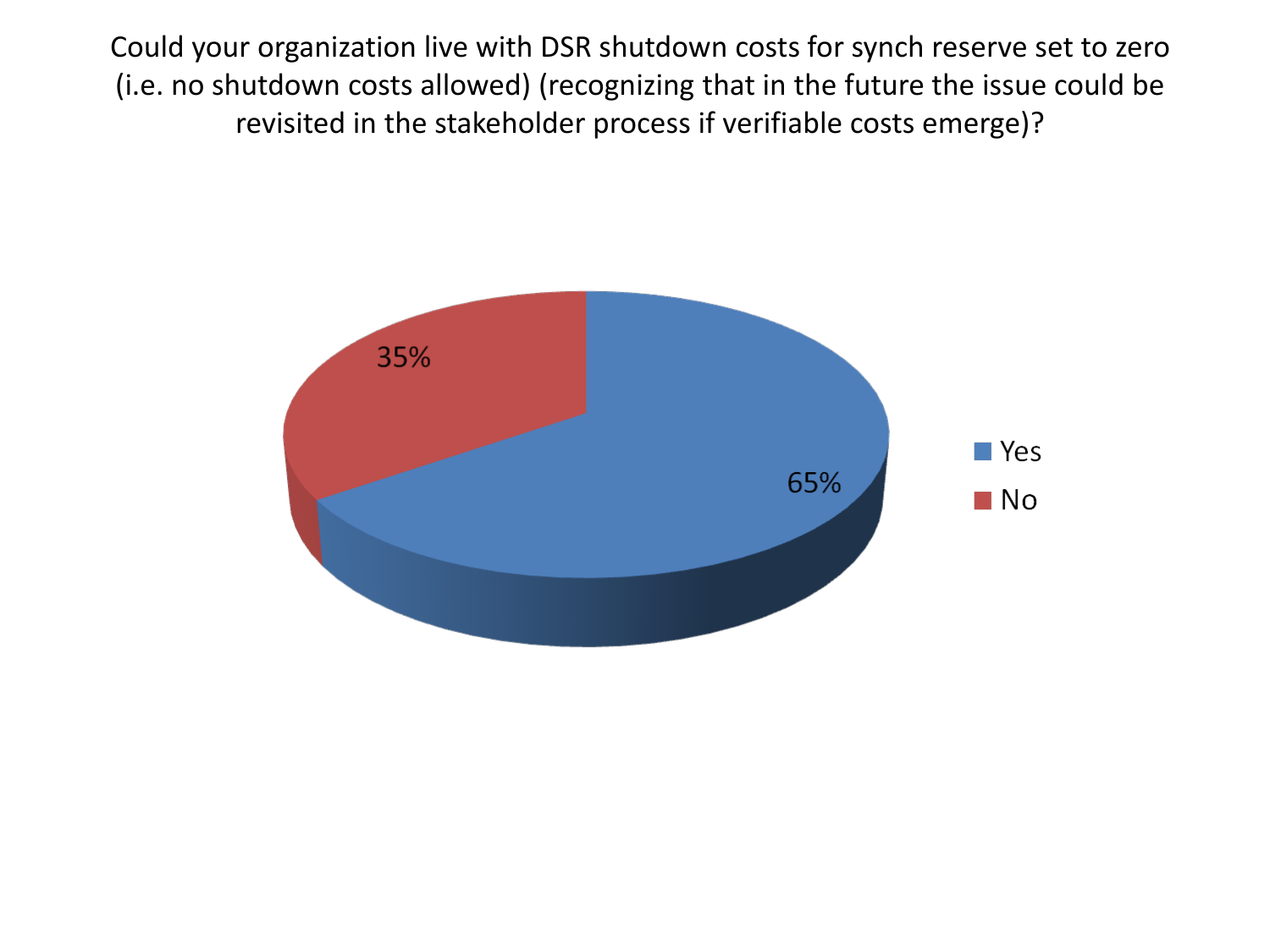| What do you think should be included in shutdown costs for residential DSR? |                             |  |  |
|-----------------------------------------------------------------------------|-----------------------------|--|--|
|                                                                             | None                        |  |  |
|                                                                             | Open Field (please specify) |  |  |
|                                                                             | 止                           |  |  |
|                                                                             | $\overline{\phantom{a}}$    |  |  |
|                                                                             |                             |  |  |

- •9 companies selected "none"
- •16 companies chose to select the "open field" option but left no comments
- •1 company did not choose either answer

## **The following comments were left in the "open field" comments section:**

- •No opinion
- •Any payment made to residential customers for participation
- •Any payment made for DR participation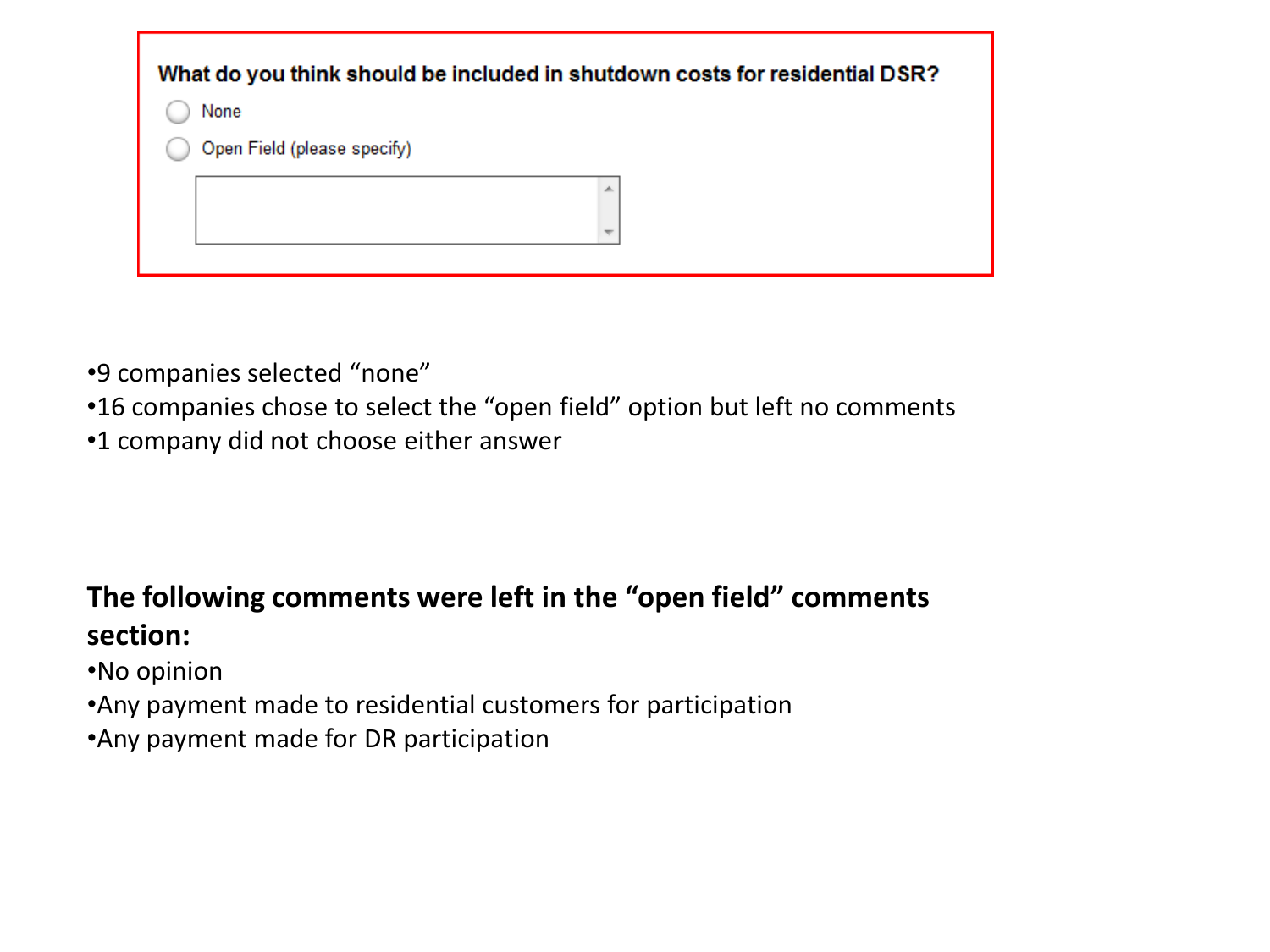| What do you think should be included in shutdown costs for commercial DSR? |  |  |
|----------------------------------------------------------------------------|--|--|
| None                                                                       |  |  |
| Open Field (please specify)                                                |  |  |
| ∸                                                                          |  |  |

•9 companies selected "none"

- •17 companies chose to select the "open field" option but left no comments
- •7 companies did not choose either answer

## **The following comments were left in the "open field" comments section:**

•Costs are highly customer-specific and time-dependent. Generic rules are probably not realistic. CSPs/Customers should, however, be able to use such costs in their offers, provided that they can reach an agreement with PJM on what levels are reasonable

•DR-related lost production costs, labor costs (shift changes, cancelled shifts) or outside contractor costs to operate DR

•lost production, labor costs (shift changes, cancelled shifts) or any outside contractor costs to ooperate DR

•Shutdown costs could be different for each resource based on their individual business operations.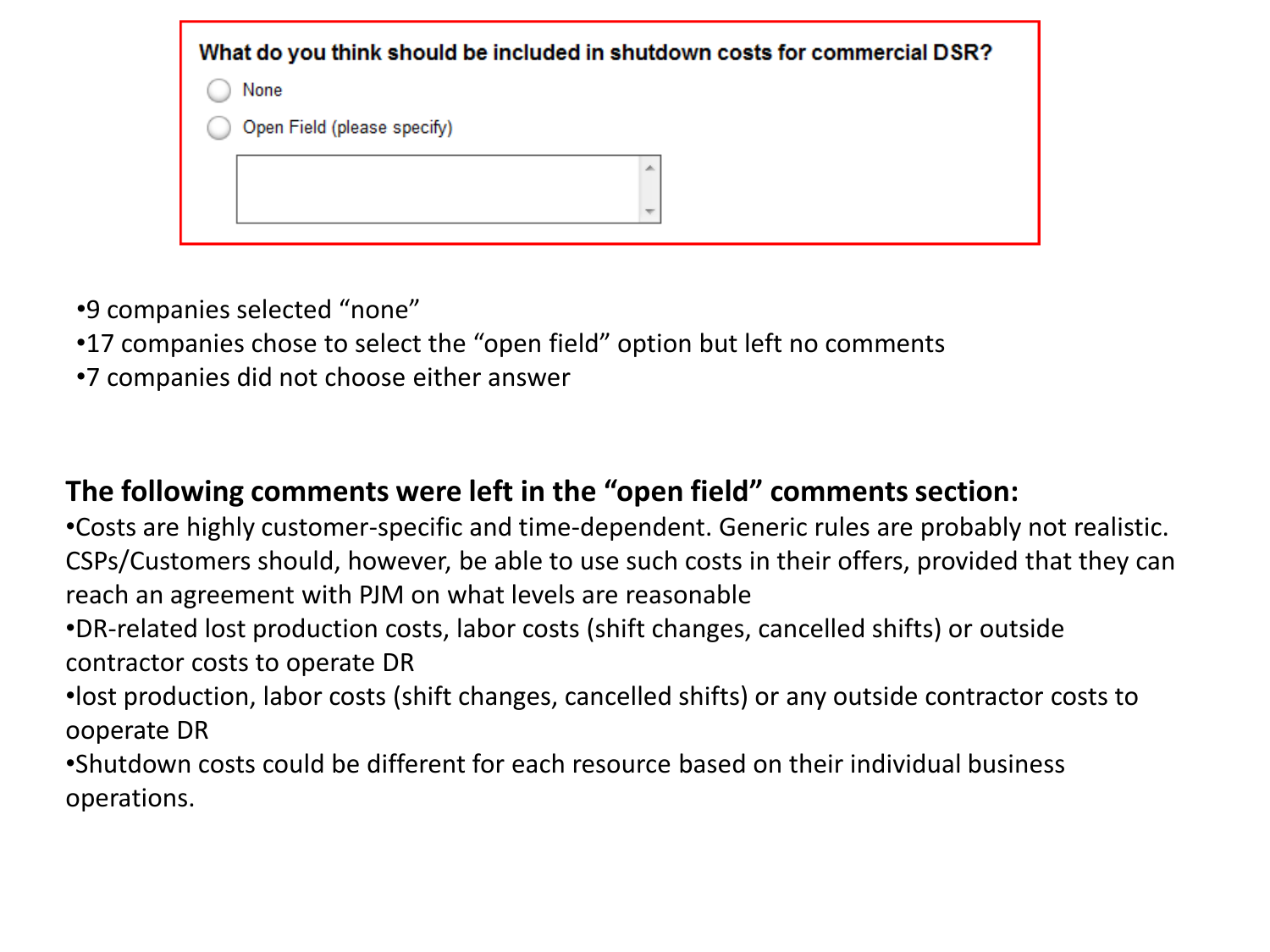| What do you think should be included in shutdown costs for industrial DSR? |                             |  |  |
|----------------------------------------------------------------------------|-----------------------------|--|--|
|                                                                            | None                        |  |  |
|                                                                            | Open Field (please specify) |  |  |
|                                                                            | 止                           |  |  |
|                                                                            | $\overline{\phantom{a}}$    |  |  |
|                                                                            |                             |  |  |

•9 companies selected "none"

- •17 companies chose to select the "open field" option but left no comments
- •7 companies did not choose either answer

## **The following comments were left in the "open field" comments section:**

•Costs are highly customer-specific and time-dependent. Generic rules are probably not realistic. CSPs/Customers should, however, be able to use such costs in their offers, provided that they can reach an agreement with PJM on what levels are reasonable

•DR-related lost production costs, labor costs (shift changes, cancelled shifts) or outside contractor costs to operate DR

•lost production, labor costs (shift changes, cancelled shifts) or any outside contractor costs to ooperate DR

•Shutdown costs could be different for each industrial resources, as their production and/or manufacturing processes dictate what needs to be included in shutdown costs.